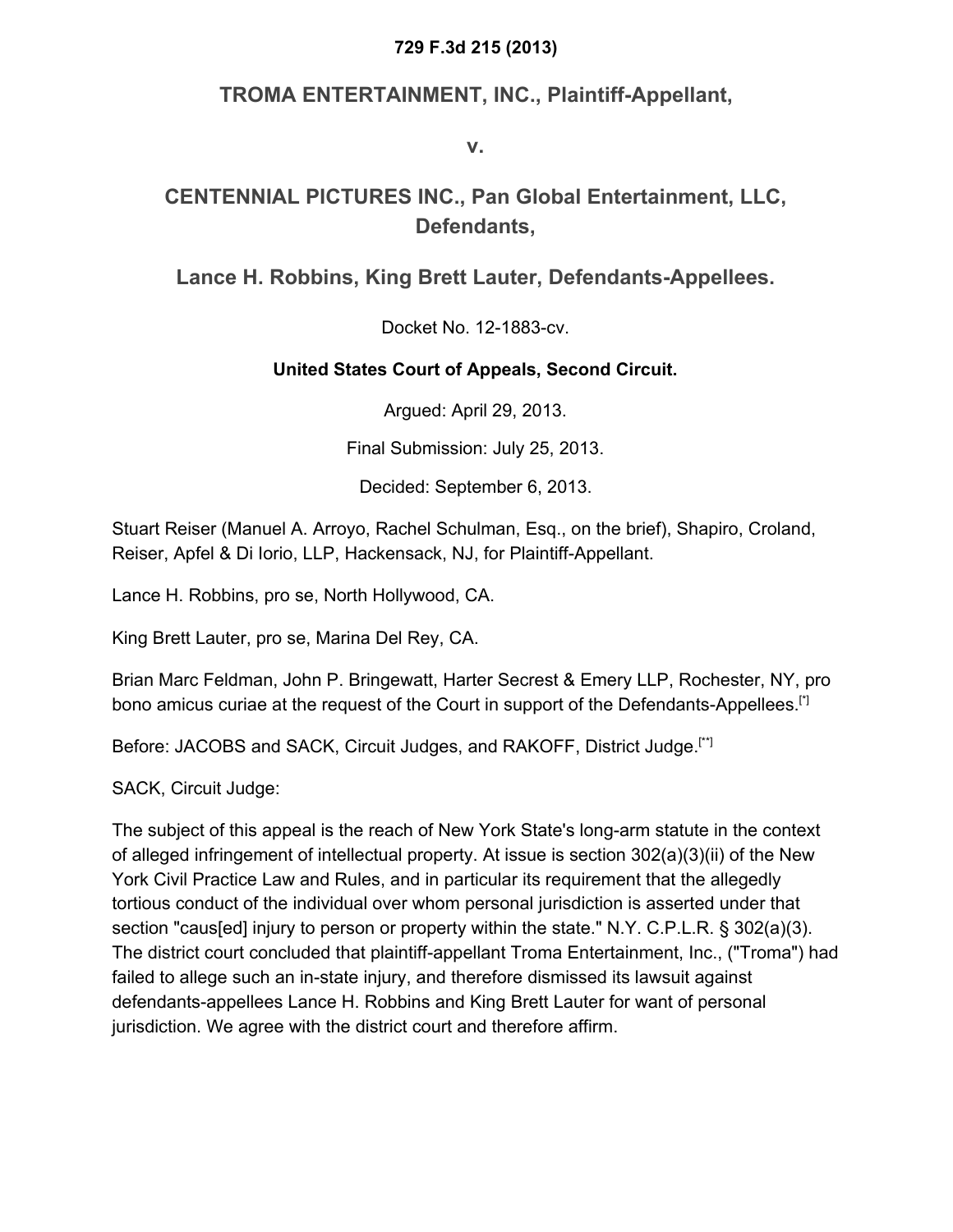## **BACKGROUND**

The following facts are drawn from the allegations in Troma's complaint, which are taken as true for purposes of resolving this appeal. *See Licci ex rel. Licci v. Lebanese Canadian Bank, SAL,* 673 F.3d 50, 56 (2d Cir.2012).

Troma is a New York-based corporation in the business of producing and distributing "controlled budget motion pictures." Compl. ¶ 5. Two such motion pictures are spoof films titled "Citizen Toxie, Toxic Avenger Part IV," created by Troma, and "Poultrygeist: Night of the Chicken Dead," to which Troma owns distribution rights. *Id.*

In October 2009, Troma authorized one Lance Robbins to represent it in negotiations concerning the licensing of distribution rights to Citizen Toxie and Poultrygeist to a German distributor. Such authorization was supposed to lapse after thirty days if no agreement was reached. Thirty days passed with Robbins apparently unable to negotiate a deal with a German distributor. At least that was what Troma's officers thought.

As it turned out, Robbins, in cahoots with codefendant King Brett Lauter, had, a week prior to receiving authorization, entered into a distribution license in Germany with an outfit called Intravest Beteiligungs GMBH ("Intravest"). Troma alleges that Robbins and Lauter falsely assured Intravest that they owned the rights to the films; purchased, as any retail customer might, German-language DVD copies of the films from Amazon.com's German website; delivered those DVDs to Intravest; and pocketed the proceeds of the agreement, without ever notifying Troma that the agreement even existed. None of these actions is alleged to have taken place in New York.

Troma learned in August 2010 that Intravest, "via pay-per-channel distribution on Silverline AG's Movie Channels," *id.* ¶ 18, had been broadcasting Citizen Toxie and Poultrygeist in Germany. Troma filed suit on March 7, 2011, against Robbins, Lauter, and two entities that are no longer parties to this litigation, in the United States District Court for the Eastern District of New York. Its complaint alleges copyright infringement under federal law, and state law claims of common law fraud and tortious interference with prospective economic advantage.

In March 2012, Robbins and Lauter, both proceeding *pro se,* filed motions to dismiss for want of personal jurisdiction. In a memorandum decision and order filed April 10, 2012, the district court (Brian M. Cogan, *Judge*) concluded that New York State's long-arm statute did not permit it to exercise personal jurisdiction over Robbins and Lauter in the Eastern District of New York. *Troma Entertainment, Inc. v. Centennial Pictures Inc.,* 853 F.Supp.2d 326, 327-30 (E.D.N.Y.2012). It concluded that the allegations in Troma's complaint, taken as true, did not make out a *prima facie* showing that Robbins's and Lauter's conduct "caus[ed] injury within [New York]," N.Y. C.P.L.R. § 302(a)(3)(ii), as required by the provision of New York State's long-arm statute pursuant to which Troma asserted personal jurisdiction. *Troma,* 853 F.Supp.2d at 329-30.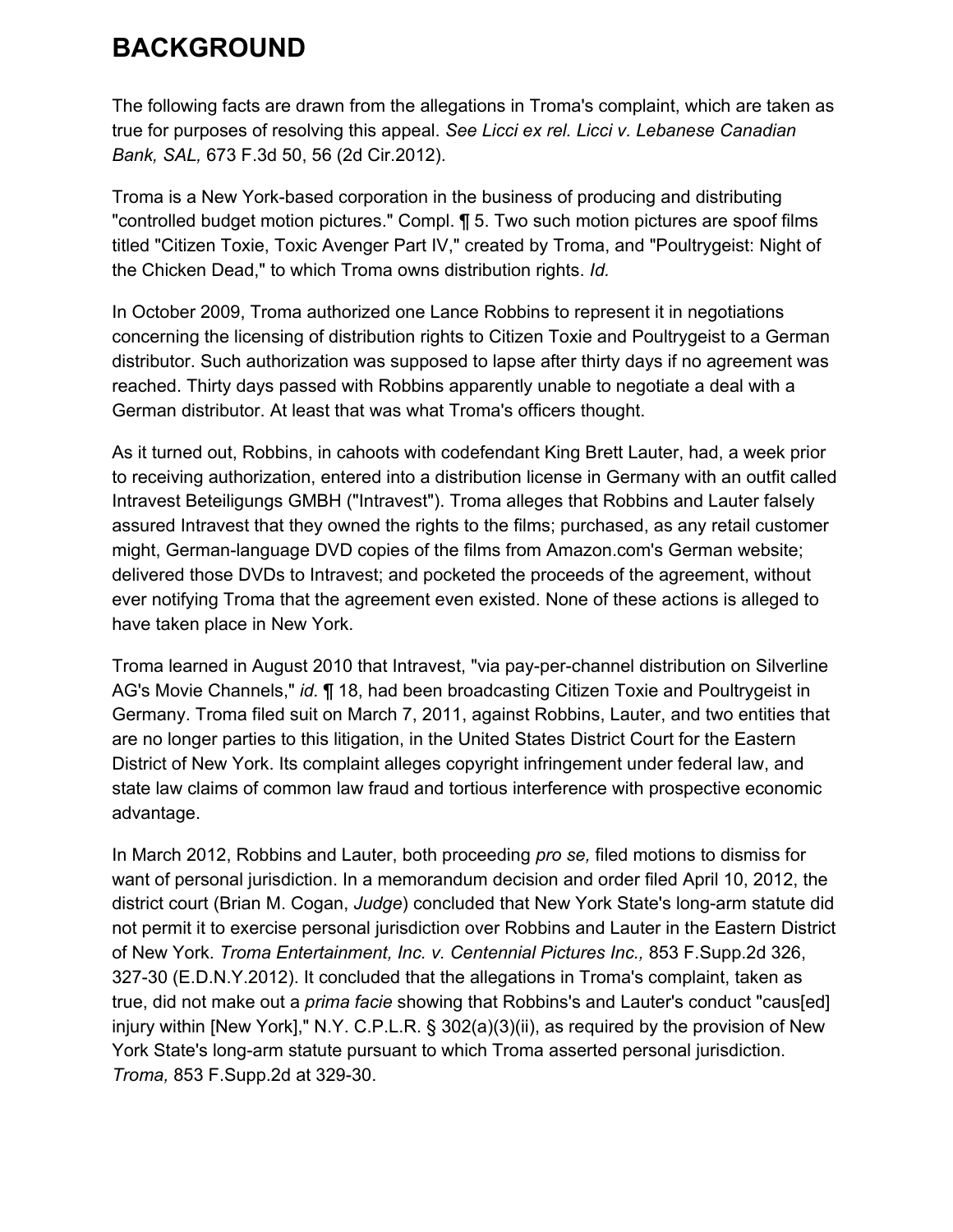On April 18, 2012, after Troma advised the district court that it did not wish to pursue a transfer of the action to the Central District of California—where personal jurisdiction over the defendants could be exercised—the court entered judgment dismissing Troma's lawsuit for lack of jurisdiction and improper venue.

Troma appeals.

# **DISCUSSION**

The only issue before us is whether the district court erred in determining that it lacked personal jurisdiction over Robbins and Lauter under New York State's long-arm statute. "A plaintiff bears the burden of demonstrating personal jurisdiction over a person or entity against whom it seeks to bring suit." *Penguin Group (USA) Inc. v. American Buddha* ("*Penguin I*"), 609 F.3d 30, 34 (2d Cir.2010). At this stage of the proceedings, a plaintiff need only make a "prima facie showing that jurisdiction exists." *Id.* at 34-35. In other words, a complaint will survive a motion to dismiss for want of personal jurisdiction so long as its allegations, taken as true, are "legally sufficient allegations of jurisdiction." *Id.* at 35 (internal quotation marks omitted). "We review a district court's legal conclusions concerning its exercise of jurisdiction *de novo,* and its underlying factual findings for clear error." *Marvel Characters, Inc. v. Kirby,* 726 F.3d 119, 128 (2d Cir.2013).

In order to exercise personal jurisdiction over a defendant, a district court must possess a statutory basis for doing so. *Id.* at 128. With few exceptions not applicable to the case at bar, the existence of such a statutory basis "is determined by the law of the state in which the court is located," *Spiegel v. Schulmann,* 604 F.3d 72, 76 (2d Cir.2010)—here, New York.

Troma asserts that personal jurisdiction may be exercised in the Eastern District over Robbins and Lauter through section 302(a)(3)(ii) of New York's long-arm statute. *See* N.Y. C.P.L.R. § 302(a)(3)(ii). That provision confers personal jurisdiction over an individual who "commits a tortious act without the state causing injury to person or property within the state... if he ... expects or should reasonably expect the act to have consequences in the state and derives substantial revenue from interstate or international commerce." *Id.; see Penguin I,* 609 F.3d at 35 (discussing the requirements for establishing jurisdiction under section 302(a)(3)(ii)). At issue here is the requirement that the alleged tortious conduct "caus[ed] injury within [New York]." *Id.* Troma argues that Robbins and Lauter's alleged infringement caused such injury in the state because it resulted in "a loss of sale and a generalized harm ... to [Troma's] exclusive distribution right" over Citizen Toxie and Poultrygeist. Appellant's Br. at 9.

It is well-settled that "residence or domicile of the injured party within [New York] is not a sufficient predicate for jurisdiction" under section 302(a)(3). *Fantis Foods, Inc. v. Standard Importing Co.,* 49 N.Y.2d 317, 326, 402 N.E.2d 122, 126, 425 N.Y.S.2d 783, 787 (1980). Honoring this principle, we have rejected as insufficient to support the exercise of jurisdiction over a defendant allegations of "remote or consequential injuries such as lost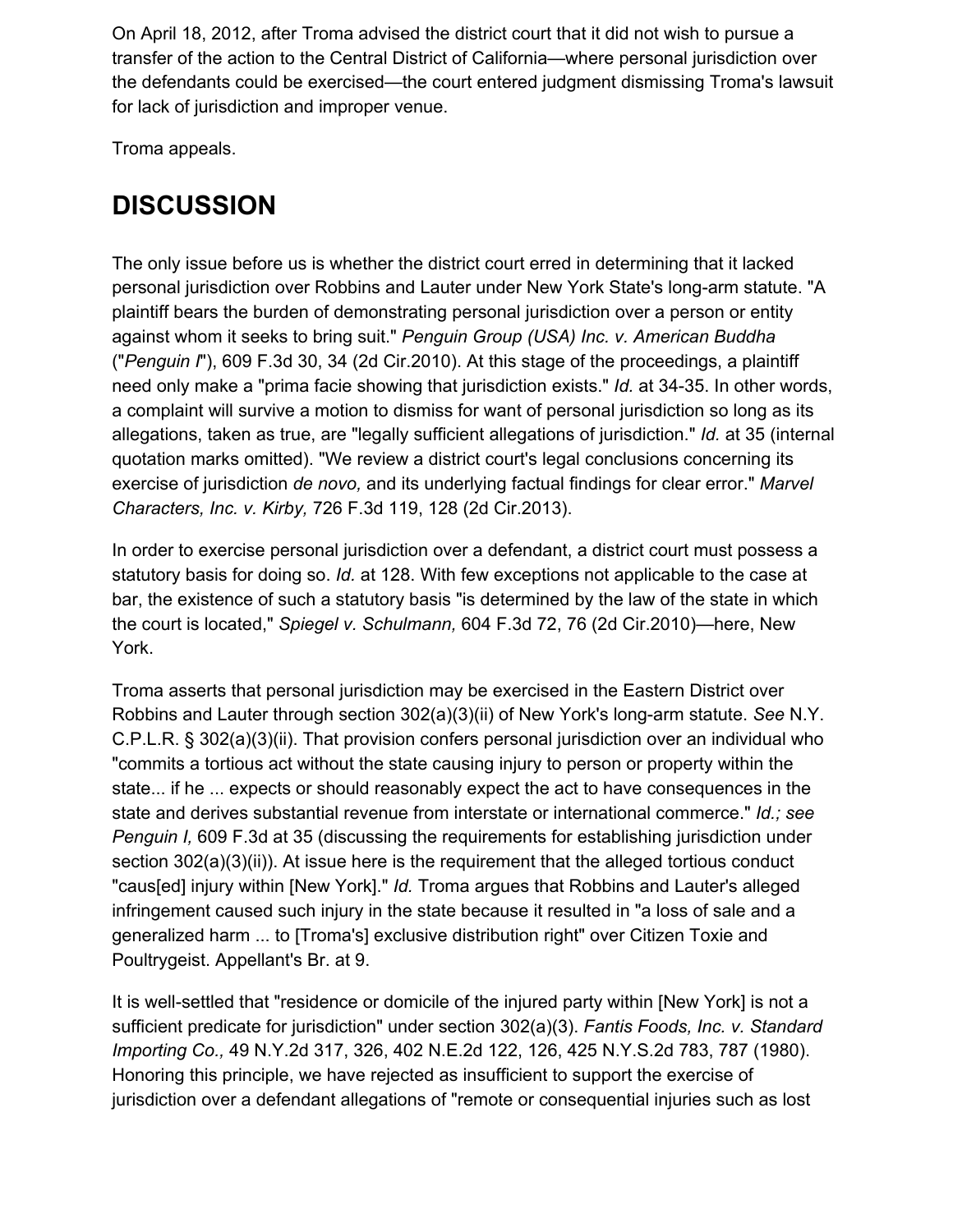commercial profits which occur in New York only because the plaintiff is domiciled or doing business here." *Lehigh Valley Indus. v. Birenbaum,* 527 F.2d 87, 94 (2d Cir.1975); *see also American Eutectic Welding Alloys Sales Co. v. Dytron Alloys Corp.,* 439 F.2d 428, 433 (2d Cir.1971) (rejecting as insufficient "harm in New York in the sense that any sale lost anywhere in the United States affects [the plaintiff's] profits"). In sum, "[t]he suffering of economic damages in New York is insufficient, alone, to establish a direct injury in New York for N.Y. C.P.L.R. § 302(a)(3) purposes." *Penguin I,* 609 F.3d at 38 (internal quotation marks omitted).

Troma maintains that its allegations amount to more than the assertion of mere economic injury within the state. It relies principally on the New York Court of Appeals' decision in *Penguin Group (USA), Inc. v. American Buddha* ("*Penguin II*"), 16 N.Y.3d 295, 946 N.E.2d 159, 921 N.Y.S.2d 171 (2011), in which the Court answered a question we had certified to it. The plaintiff in that case, Penguin Group, alleged that defendant American Buddha had infringed its copyrights over four books by uploading copies of the books to its Internet website and "making them available free of charge to its 50,000 members and anyone with an Internet connection." *Id.* at 300, 946 N.E.2d at 160, 921 N.Y.S.2d at 172. Penguin Group brought suit in the United States District Court for the Southern District of New York, asserting personal jurisdiction within the state pursuant to section 302(a)(3)(ii). *Penguin I,* 609 F.3d at 31.

When the issue reached us on appeal, we noted that "[n]either the New York Court of Appeals nor this Court has decided what the situs of injury is in an intellectual property case." *Id.* at 36. We recognized also that "the fact that the alleged infringement... was conducted by means of the Internet and online libraries ... may affect the [jurisdictional] analysis." *Id.* at 34. Finding ourselves unable to predict how the New York Court of Appeals would resolve the jurisdiction issue in that case, we certified to it the question: "In copyright infringement cases, is the situs of injury for purposes of determining long-arm jurisdiction under N.Y. C.P.L.R. § 302(a)(3)(ii) the location of the infringing action or the residence or location of the principal place of business of the copyright holder?" *Id.*

The Court of Appeals accepted our certification, but narrowed our question to address only the situation presented to it in that matter: "copyright infringement cases involving the uploading of a copyrighted printed literary work onto the Internet." *Penguin II,* 16 N.Y.3d at 301, 946 N.E.2d at 161, 921 N.Y.S.2d at 173. The Court concluded that, under the circumstances presented, the situs of the injury was the location of the copyright owner— New York.

The Court of Appeals rested this conclusion on "the convergence of two factors." *Id.* at 304, 946 N.E.2d at 163, 921 N.Y.S.2d at 175. The first was the nature of the alleged infringement, viz., the uploading and making available of Penguin Group's copyrighted works by means of the Internet. "The crux of Penguin's copyright infringement claim," the Court reasoned, "is not merely the unlawful electronic copying or uploading of the four copyrighted books." *Id.* at 304, 946 N.E.2d at 163, 921 N.Y.S.2d at 175. "Rather, it is the intended consequences of those activities—the instantaneous availability of those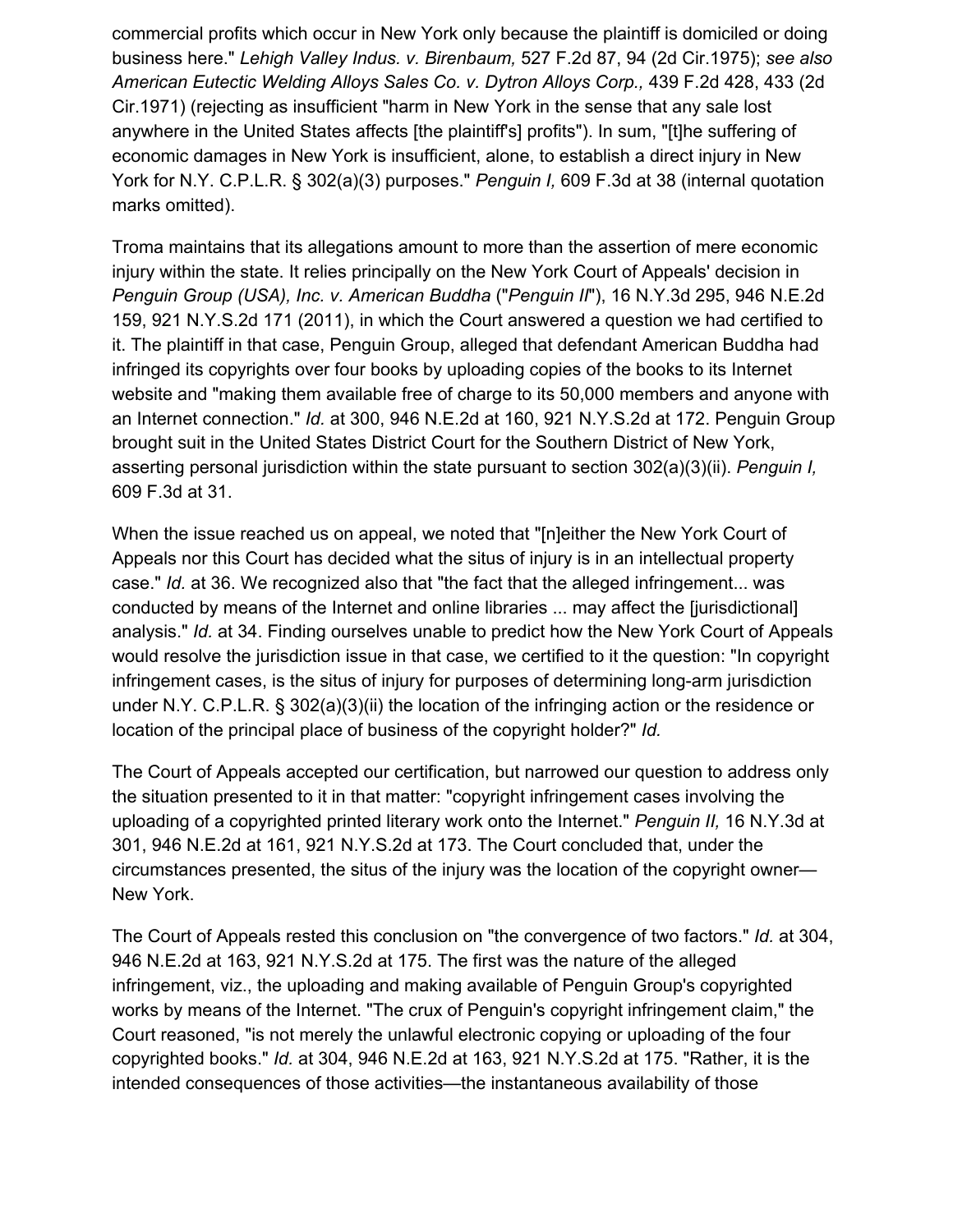copyrighted works ... for anyone, in New York or elsewhere, with an Internet connection to read and download the books free of charge." *Id.* at 304-05, 946 N.E.2d at 163-64, 921 N.Y.S.2d at 175-76. Because, the Court concluded, the injury occasioned by uploading is so widely dispersed, and the place of uploading largely "inconsequential," "the out-of-state location of the infringing conduct"—the other possible situs of injury—"carries less weight in the jurisdictional inquiry." *Id.* at 305, 946 N.E.2d at 164, 921 N.Y.S.2d at 176.

The second factor upon which the Court of Appeals rested its decision was "the unique bundle of rights granted to copyright owners." *Id.* at 305, 946 N.E.2d at 164, 921 N.Y.S.2d at 176. Infringement of intellectual property, the Court reasoned, could not only cause "indirect financial loss," but could also "diminish[] the incentive to publish or write," or engender "market confusion," presumably leading to the diminution of the value of the rights themselves. *Id.* at 306, 946 N.E.2d at 164, 921 N.Y.S.2d at 176 (quotation marks omitted). Such injury to intellectual property rights held by New York copyright owners goes beyond mere economic loss suffered in New York. The Court concluded that this was enough to establish the situs of injury as the location of the copyright owner, at least in a case in which, as the Court had already explained, the "nature and function of the Internet" render the location of the infringing conduct of diminished relevance.

The Court carefully cabined its holding. First, as noted above, it modified the question we certified so as to address only copyright infringement accomplished by uploading to the Internet. And it explicitly declined "to address whether a New York copyright holder sustains an in-state injury pursuant to N.Y. C.P.L.R. 302(a)(3)(ii) in a copyright infringement case that does not allege digital piracy," citing, without endorsing either, two federal district court cases from our Circuit reaching opposing conclusions on the question. *Id.* at 307 n. 5, 946 N.E.2d at 165 n. 5, 921 N.Y.S.2d at 177 n. 5 (citing *McGraw-Hill Companies, Inc. v. Ingenium Technologies Corp.,* 375 F.Supp.2d 252 (S.D.N.Y.2005), and *Freeplay Music, Inc. v. Cox Radio, Inc.,* 04 civ. 5238, 2005 WL 1500896, 2005 U.S. Dist. LEXIS 12397 (S.D.N.Y. June 23, 2005)).

As Troma appears to acknowledge, the Court of Appeals' decision in *Penguin II* is too narrow to control this case. The plaintiff in *Penguin* levied allegations of a form of infringement that works an injury that is virtually impossible to localize—the uploading and making available of copyrighted materials, free of charge, to anyone with an Internet connection. Troma has alleged no such injury. Nowhere in Troma's complaint can one find an allegation suggesting that Robbins and Lauter's tortious conduct harmed Troma in a way that cannot be "circumscribed" to a particular locality. *Penguin II,* 16 N.Y.3d at 305, 946 N.E.2d at 164, 921 N.Y.S.2d at 176. This case is therefore more like "traditional commercial tort cases" in which "the place where [the plaintiff's] business is lost or threatened" exerts a significant gravitational influence on the jurisdictional analysis. *Id.* Whether that place is California— where Robbins and Lauter allegedly hatched their scheme—or Germany where they put it into effect—we need not say. It is not New York.

Troma is left, then, to rely on the Court of Appeals' endorsement of the theory that out-of-state infringement may harm the bundle of rights held by a New York-based copyright